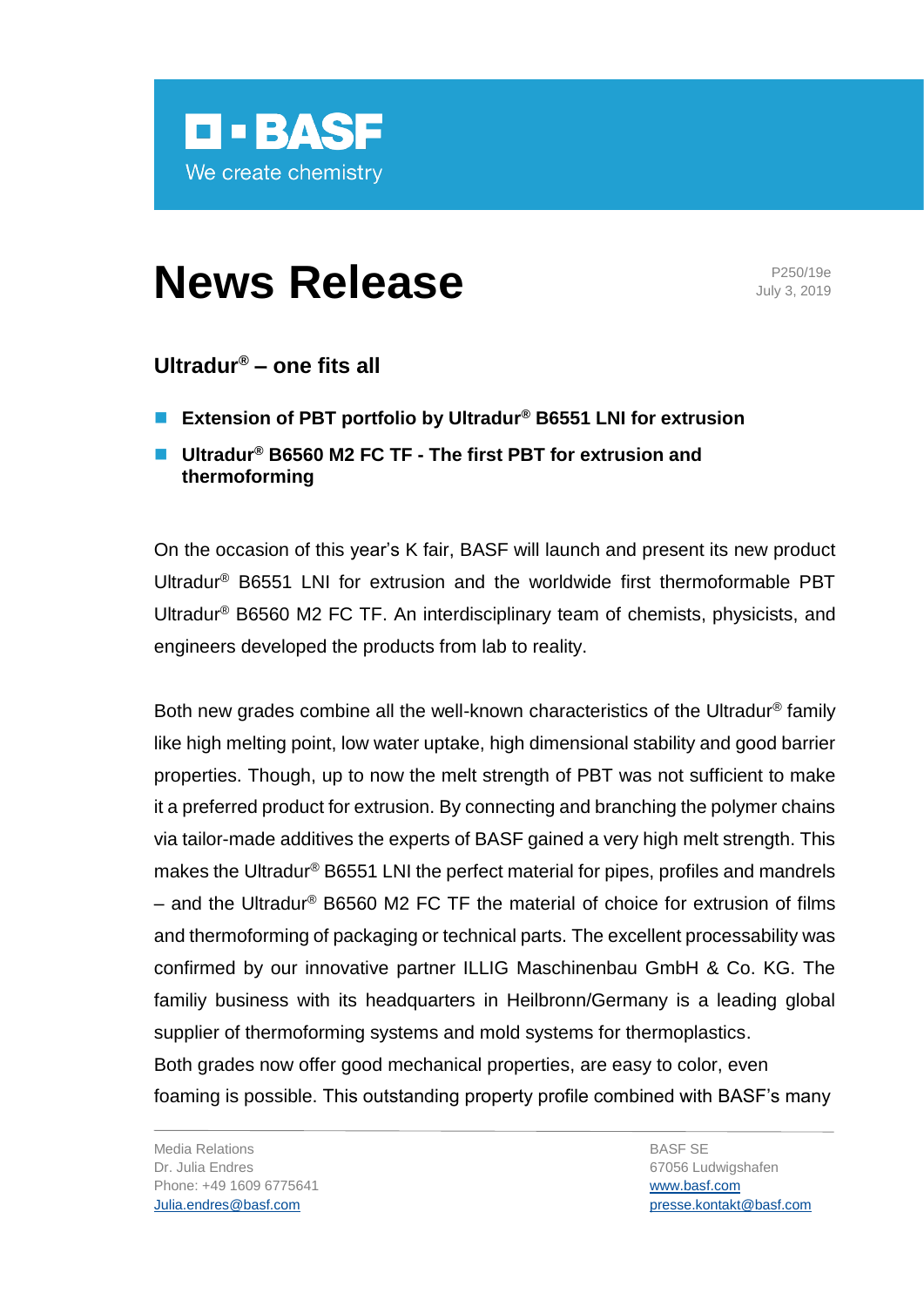years of application experience and established technical expertise make Ultradur® B6551 LNI and Ultradur® B6560 M2 FC TF strong and stable materials suitable for use in a wide range of extrusion applications across several industries. The Ultradur® of BASF is reliable concerning quality and availability. Its backward integration from the monomers to the final product offers highest safety and continuous production process. The material is produced in Schwarzheide, Germany, and is available worldwide with respect to the national regulations.



**Receive the latest press releases from BASF via WhatsApp on your smartphone or tablet. Register for our news service at [basf.com/whatsapp-news.](http://www.basf.com/whatsapp-news)**

#### **About BASF's Performance Materials division**

BASF's Performance Materials division encompasses the entire materials know-how of BASF regarding innovative, customized plastics under one roof. Globally active in four major industry sectors – transportation, construction, industrial applications and consumer goods – the division has a strong portfolio of products and services combined with a deep understanding of applicationoriented system solutions. Key drivers of profitability and growth are our close collaboration with customers and a clear focus on solutions. Strong capabilities in R&D provide the basis to develop innovative products and applications. In 2018, the Performance Materials division achieved global sales of €7.65 bn. More information online: [www.plastics.basf.com](http://www.plastics.basf.com/)

#### **About BASF**

At BASF, we create chemistry for a sustainable future. We combine economic success with environmental protection and social responsibility. The approximately 122,000 employees in the BASF Group work on contributing to the success of our customers in nearly all sectors and almost every country in the world. Our portfolio is organized into six segments: Chemicals, Materials, Industrial Solutions, Surface Technologies, Nutrition & Care and Agricultural Solutions. BASF generated sales of around €63 billion in 2018. BASF shares are traded on the stock exchange in Frankfurt (BAS) and as American Depositary Receipts (BASFY) in the U.S. Further information at [www.basf.com.](http://www.basf.com/)